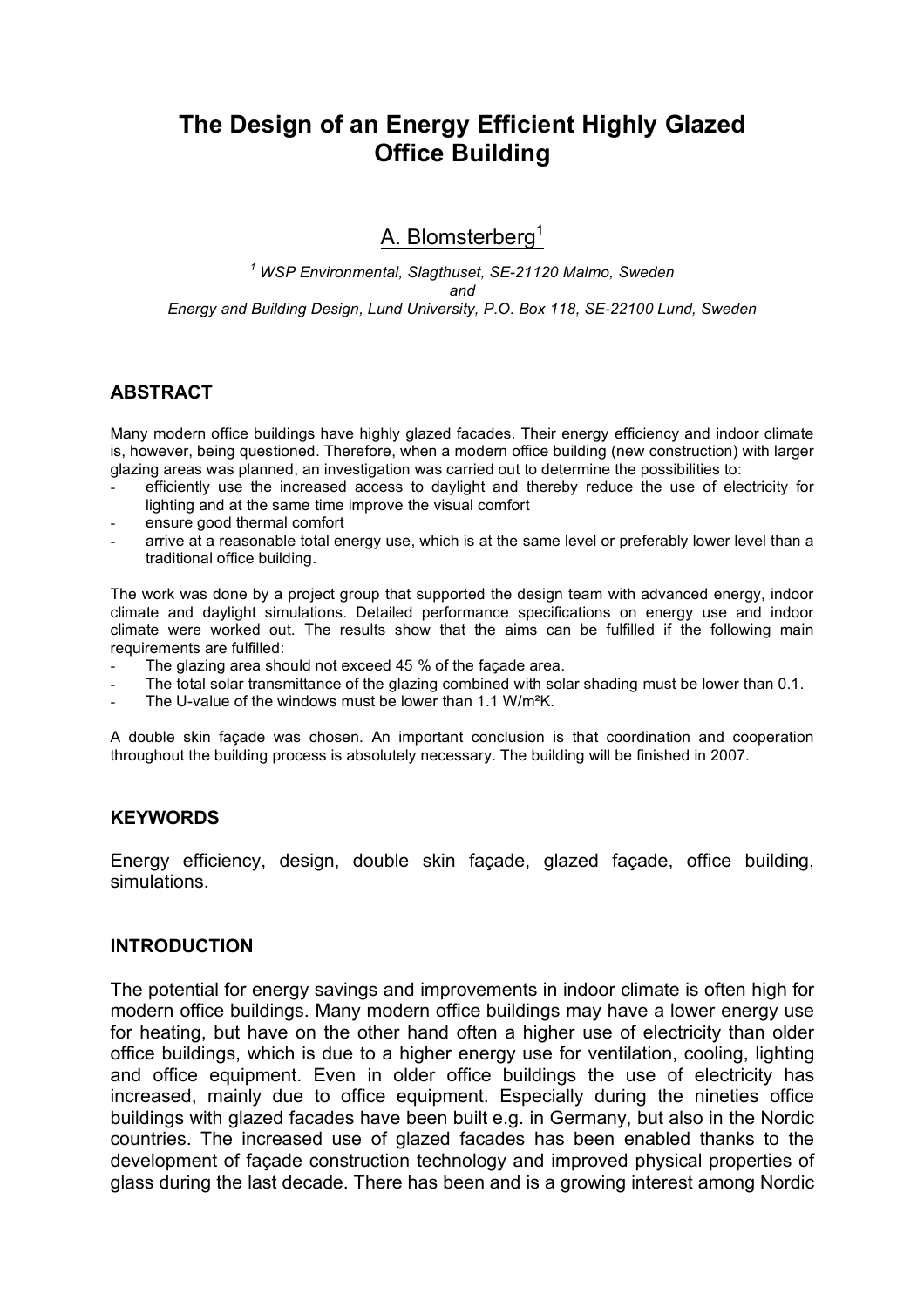architects to design glazed double skin facades. Some ten buildings with this kind of facade has been built e.g. in Stockholm. The purpose of these double skin facades has mainly been to reduce the high temperatures in the building behind during the summer and to lower the heat losses during winter compared with a glazed single skin façade. Very rarely has the double skin façade in the Nordic countries been coupled to the ventilation system and thereby been completely integrated into the building i.e. an additional glazed façade has only been added to a traditional glazed building. Very seldom daylight redirection has been implemented i.e. to make active use of daylight as a means of lighting.

Why are fully glazed facades being built? Architecturally an airy, transparent and light building is created, where the access to daylight can be higher than in a more traditional office building. In practice the use of electricity for lighting may very well be at the same level for an office building with large windows as for an office building with traditional window sizes (Poirazis 2005). This can be true if traditional solar shading (fixed exterior or intermediate Venetian blinds) with traditional control (none of manual) is installed. In buildings with a glazed façade the daylight is often not utilized. Often glare problems occur, which is often dealt with by the solar shading.

Office buildings with glazed facades are likely to have a higher use of energy for cooling and heating than an office with a traditional façade. With traditional improvements in the design of windows and solar shading this difference can be lowered to an energy use 15 % higher (Poirazis 2005). A traditional glazed façade increases the risk for an unsatisfying thermal comfort close to the façade and glare further inside the building. Glazed buildings require more planning and have less tolerance for design and construction errors (Brunner 2001).

Therefore a complementary pilot study (Blomsterberg 2006) was initiated and carried out during pre-design: to investigate, for a modern new office building with a larger window area than traditionally, the possibilities of

- efficiently using the increased availability of daylight and thereby lowering the use of electricity for lighting and at the same time improving the visual comfort
- lowering the use of electricity and at the same time arriving at a low sound level from the ventilation system
- guaranteeing good thermal comfort
- arriving at a reasonable energy use, at the same or lower level than a traditional modern office building
- arriving at a low use of electricity for the tenants
- being able to easily shift between cell and open plan office

A follow-up study (Blomsterberg 2006) of the pilot study during design was also initiated and carried out in order to

- guarantee the results from the pilot study during the pre-design
- prepare for monitoring the energy use and indoor climate during operation.

## **METHODS**

This project comprises a complementary pilot study during pre-design and design i.e. work usually not carried out during traditional design. The building is to be built in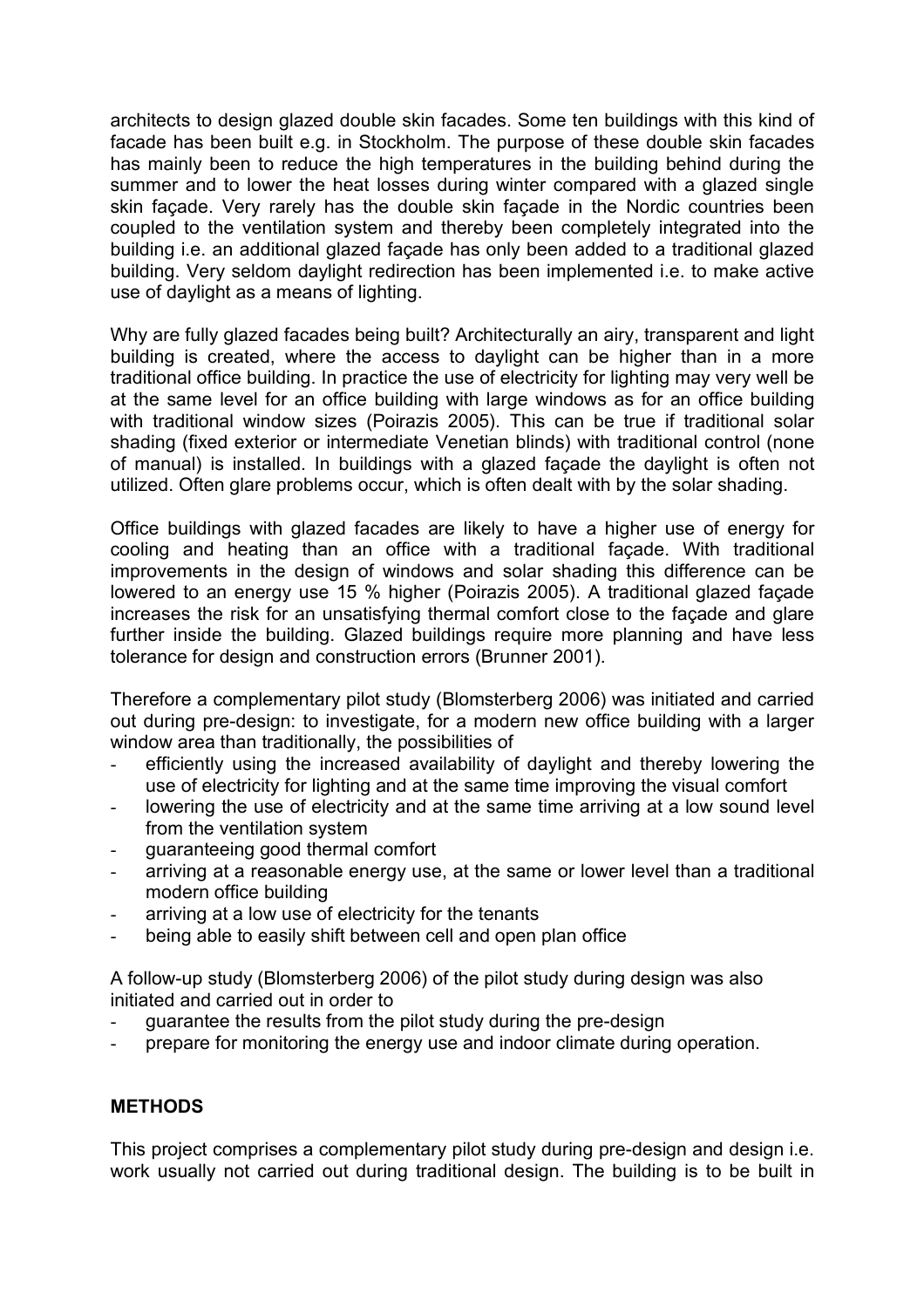Malmö Sweden. The client is Midroc Projects. The design was carried out by WSP at a fixed price based on a draft document. The contractor is PEAB (previously Midroc Construction). A turnkey contractor will be chosen for the glazed façade. The pilot study was carried out by specialists from WSP, Skanska and Lund University. Several of these specialists participate in the research project Glazed Office buildings – Energy use and indoor climate, www.ebd.lth.se. The tenant will be WSP (half the building).

The draft document for the planned office building stated: office building with 5 floors, 90 m x 17 m x 21 m (length x width x height), fully glazed façade, exterior movable solar shading, daylight redirection, demand controlled balanced ventilation with heat recovery, good flexibility, district heating, district cooling, and performance specifications for indoor climate and energy use.

Daylight, use of electricity for lighting and visual comfort were analysed using simulations and estimates. A parametric study for a single skin glazed façade with exterior solar shading was carried out using the software DAYSIM, based on Radiance (a daylighting analysis software that calculates the annual daylight availability in arbitrary buildings as well as the lighting energy use of automated lighting controls compared to standard on/off switches. http://irc.nrccnrc.gc.ca/ie/lighting/daylight/daysim). In parallel the solar shading was analysed using the simulation tool Parasol http://www.parasol.se. These analyses were made for a building with a traditional window percentage i.e. 25 % and for a larger window percentage 55 %, according to the final proposal of the architect and an intermediate level 38 %. Several combinations of glazing and solar shading were investigated.

Thermal comfort and total energy use were analysed for above mentioned alternatives using the dynamic energy simulation tool IDA ICE (Equa 2002).

## **RESULTS – PRE-DESIGN**

The calculations and analyses carried out show that for a modern office building, with larger glass percentage of the façade than traditionally (45 % instead of 20 %), it should be possible to

- efficiently utilize the increased access to daylight using daylight redirection and thereby lowering the use of electricity for lighting with about  $25\%$  (about  $4-6$ ) kWh/m<sup>2</sup>year) and at the same time improve the visual comfort. During the summer the use of energy for cooling due to daylight redirection may however be comparable to the alternative of using artificial lighting. Major parts of the remainder of the year daylight redirection can be used without a cooling penalty. Redirection of daylight means that the upper third (one meter) of the solar shading, for each floor, is controlled by the inner luminance.
- ensure good thermal comfort (operative temperature 21 °C 25 °C, 0,8 m from the facade) by choosing a glass with a U-value  $<$  1,1 W/m<sup>2</sup>K and efficient solar shading (Poirazis 2005b). To maintain a PPD level  $<$  10 % during  $>$  90 % of the working hours the air temperature should be between 22.5 °C and 23.5 °C. Efficient solar shading means for a glazed facade that solar protecting glazing is combined with exterior solar shading. The exterior solar shading can however be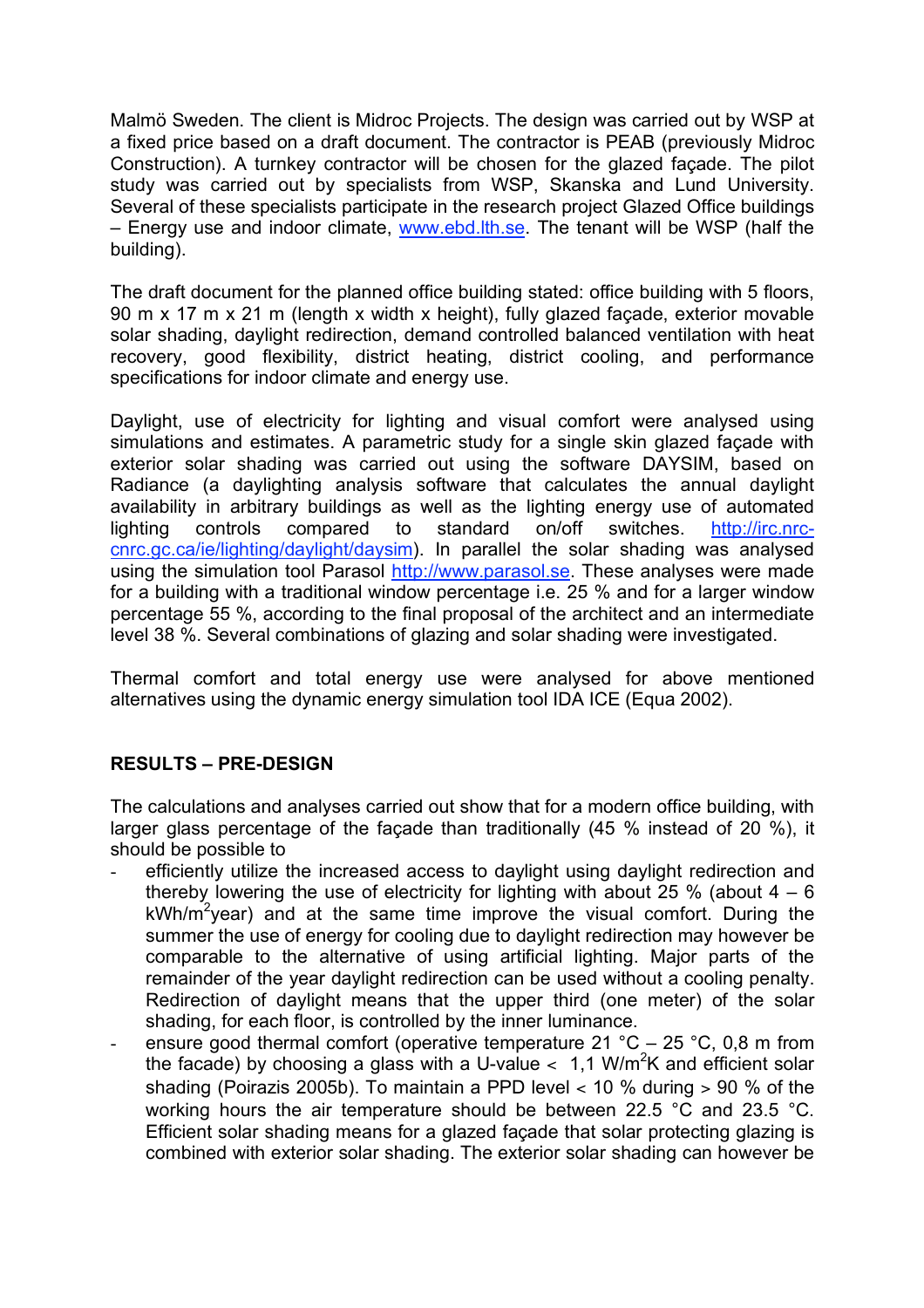installed in an double skin facade. The solar shading serves two purposes: reducing the solar heat radiation and ensuring visual comfort.

arrive at a reasonable energy use (Poirazis 2005b), which is at the same level or lower than for a traditional modern office building (reference) calculated to be 120 kWh/m<sup>2</sup>year (district heating + use of electricity by the tenants + use of electricity for lighting + district cooling excl. for servers + use of electricity for operation excl. for servers). In order to arrive at a reasonable energy use the window percentage of the façade was reduced from about 70 % (fully glazed looking from the inside) to about 50 %, g-value for glass + solar shading facing south, west and east from about 0.35 to about 0.1 and glazing U-value from 1.8 to 1.2 W/m²K. This means that the g x glazing area is similar for the real and the reference building.

The simulations supporting the pre-design resulted in detailed performance specifications for the design e.g.:

- Roof, walls excluding windows, and floor: U-values incl. thermal bridges of
- $-$  < 0.12, < 0.22 and < 0.32 W/m<sup>2</sup>K.
- Windows: area  $<$  53 % of facade; U-value  $<$  1.1-1.2 W/m<sup>2</sup>K; daylight transmittance  $> 55$  %.
- Solar shading (south, east, west): solar energy transmittance for glazing + solar shading gsystem < 0.1
- Heat recovery on air: efficiency > 70 %
- Ventilation: average SFP (specific fan power) < 2.0 kW/m<sup>3</sup>/s
- Lighting: installed electric power  $<$  10 W/m<sup>2</sup>
- Servers: use of electricity (< 5000 W) and cooling
- PC: use of electricity < 125 W incl. screen.

## **RESULTS – DESIGN**

The single skin façade with exterior solar shading was replaced by a double skin façade facing south, east and west for floor  $3 - 5$ . The double skin façade is a multistorey façade, where the cavity is naturally ventilated through an opening at the top and the bottom. During winter the opening at the top is closed by a damper. The reasons for choosing the double skin façade were the following:

- investment costs comparable with the single skin alternative.
- protected movable solar shading. The building will at times be subject to strong winds, snow, rain and freezing temperatures
- better sound attenuation towards the outside
- window airing possible irrespective of outdoor climate.

The double skin façade was to fulfil the same requirements on U-value and g-value as the single skin façade or preferably better. A separate detailed performance specification was worked out for the façade, based on a Swedish report (Carlson 2003).

A reasonable glass combination would be, from the outside: Clear 6 mm – 0.6 m air cavity with a venetian blind – Hbl 6 mm – Argon 15 mm – Clear 6 mm (Pilkington Suncool HP Brilliant). Assuming that the venetian blind has a diffuse solar reflectance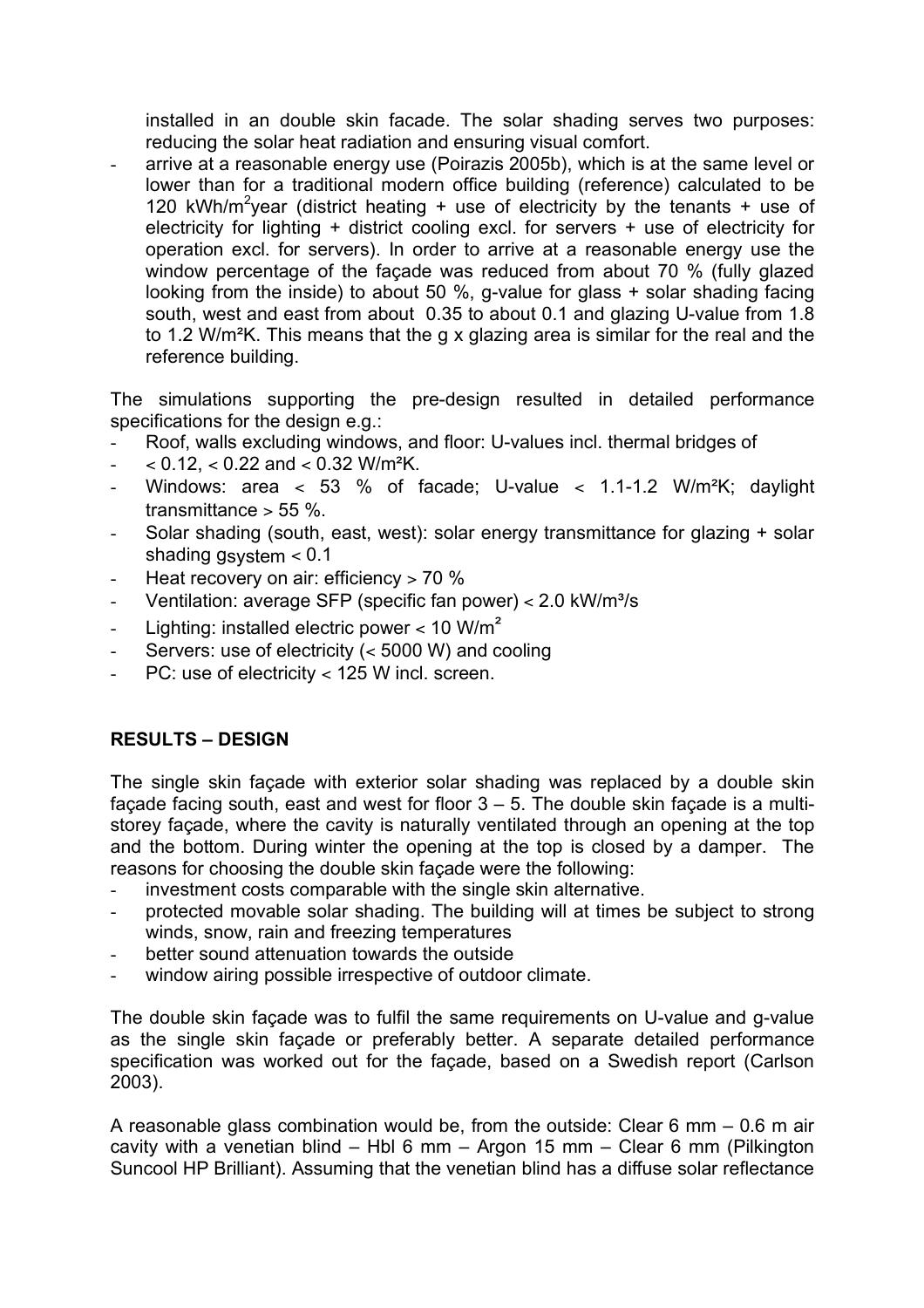of 70 % (upper side) respectively 30 % (under side). For the venetian blind the lamella distance is equal to the width, and the lamella angle is 30° i.e. direct solar radiation is shielded for projected solar heights above 30°. The visual transmittance of the double skin façade with the venetian blinds up is about 60 %, which fulfils the requirement on 55 %. The g-value of the double skin façade with the Venetian blinds down as described above and with a non-ventilated cavity has been calculated with WIS (http://windat.ucd.ie/wis/) and Parasol (www.parasol.se) to be 0.14. If the cavity is ventilated (fully or half open at the top and at the bottom) the g-value is  $< 0.10$ , compared with the requirement on 0.1. The U-value (glass) of the double skin facade, with non-ventilated cavity and the venetian blinds up has been determined to 0.9 W/m<sup>2</sup>K i.e. for the centre of the pane. If the cavity is somewhat ventilated the Uvalue will be 1.0 W/m<sup>2</sup>K. Assuming profiles with a U-value  $<$  1.8 with an area percentage of 10 %, results in a U-value of 1.1 W/m<sup>2</sup>K for the window, which fulfils the requirement.

As to the redirection of daylight the system was changed due to the choice of a double skin façade. The separate daylight redirection was replaced by an upper 1/3 of the venetian blind with a fixed angle of offset. This because it was considered too complicated and would result in higher investment and operation costs with a separate movable upper 1/3. This solution is likely to result in a reduction in the savings in use of electricity for lighting. As DAYSIM does not allow simulations of double skin facades, the simulations could not be repeated.

The venetian blinds will be controlled by the solar radiation on the façade and the inner luminance. The artificial lighting in the open plan office will be presence controlled (prepared for manual switch on) and in the cell offices manual switch on. The lighting is switched off by the presence sensors. The artificial lighting in the rooms facing south, east and west are controlled to keep a constant light level. Glare curtains might be needed facing north, to avoid glare from the sky.

The total energy use for the final choice of façade, solar shading and lighting, including the energy use for servers (electricity and cooling) has been determined to 116 kWh/m<sup>2</sup>year. As the used software, IDA ICE 3.0, does not yet include a double skin façade model, the above calculated U- and g-values had to be used as inputs for the energy simulations. A double skin façade model is currently developed for IDA.

## **CONCLUSIONS**

An office building with larger glass area compared with a traditional building (50 % vs. 20 %) has been designed, which has the chance to

- efficiently utilize the increased availability of daylight
- reduce the use of electricity for ventilation
- guarantee good thermal comfort
- arrive at a reasonable energy use
- arrive at a low use of electricity for the tenants
- easily shift between cell and open plan office

In order to arrive at a glazed office building with a reasonable energy use and good visual comfort the following actions are required: